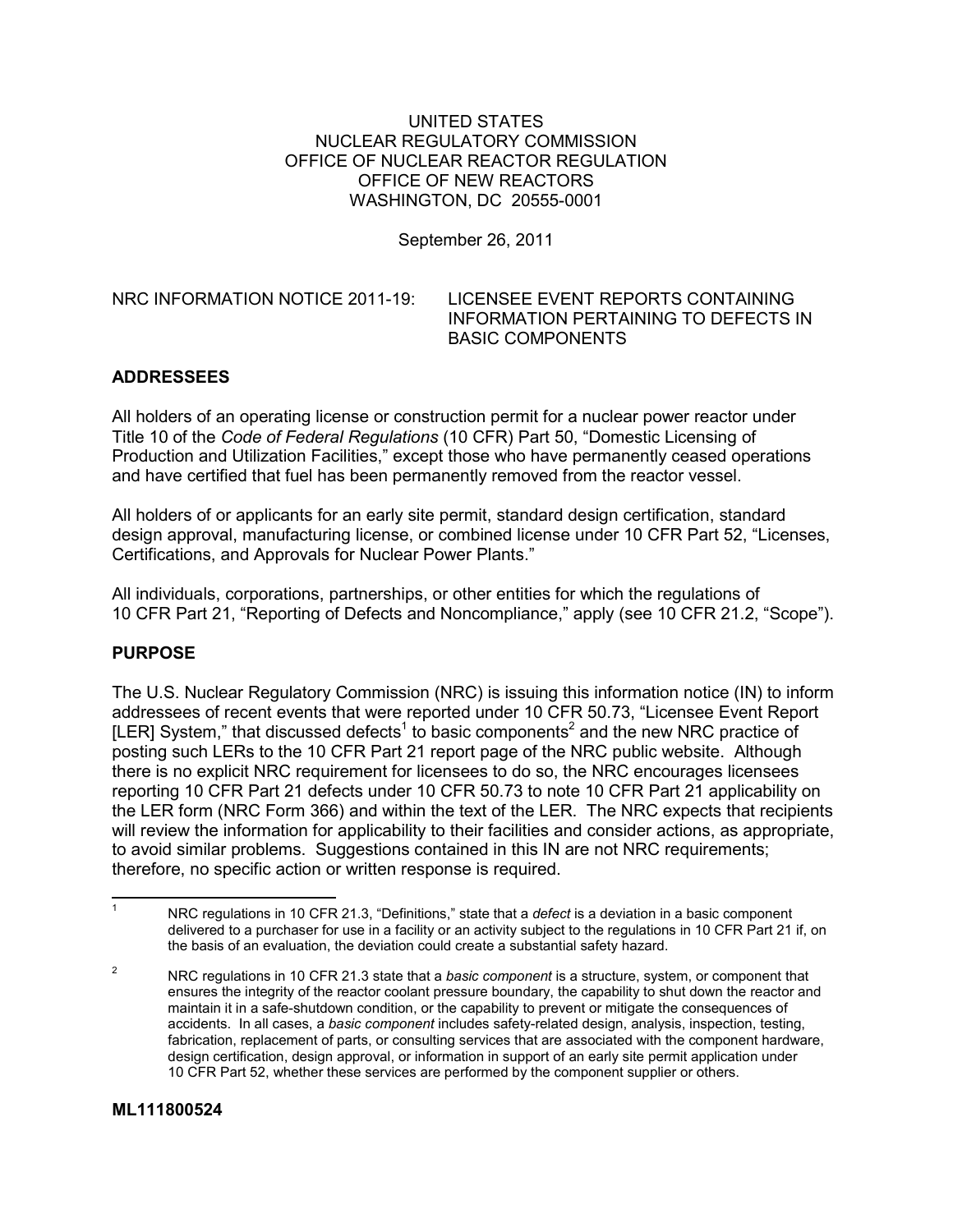# **BACKGROUND**

The regulations in 10 CFR Part 21 establish procedures and requirements for the implementation of Section 206 of the Energy Reorganization Act of 1974. Section 206 requires any individual director or responsible officer of a firm constructing, owning, operating, or supplying the components of any facility or activity that is licensed or otherwise regulated pursuant to the Atomic Energy Act of 1954, as amended, or the Energy Reorganization Act of 1974, who obtains information reasonably indicating (1) that the facility, activity, or basic component supplied to such facility or activity fails to comply with the Atomic Energy Act of 1954, as amended, or any applicable rule, regulation, order, or license of the Commission relating to substantial safety hazards<sup>3</sup>, or (2) that the facility, activity, or basic component supplied to such facility or activity contains defects that could create a substantial safety hazard, to immediately notify the Commission of such failure to comply or such defect, unless he has actual knowledge that the Commission has been adequately informed of such defect or failure to comply.

Regulation 10 CFR 21.2 states that for persons licensed to operate a nuclear power plant under 10 CFR Part 50 or 10 CFR Part 52, evaluation of potential defects and appropriate reporting of defects under 10 CFR 50.72, "Immediate Notification Requirements for Operating Nuclear Power Reactors," 10 CFR 50.73, or 10 CFR 73.71, "Reporting of Safeguards Events," satisfy each person's evaluation, notification, and reporting obligation to report defects under 10 CFR Part 21.

## **DESCRIPTION OF CIRCUMSTANCES**

The NRC reviews all LERs for safety significance and generic applicability. The NRC occasionally identifies LERs containing information related to defects in basic components (which satisfies the reporting obligation to report defects under 10 CFR Part 21) where the LER does not specifically mention 10 CFR Part 21. The following LER provides a specific example of this situation.

#### H.B. Robinson Steam Electric Plant, Unit 2

On February 22, 2010, the licensee at H.B. Robinson Unit 2 removed the "B" emergency diesel generator (EDG) from service for planned maintenance. During post-maintenance testing, the output breaker for the "B" EDG failed to close. The breaker's failure to close was unrelated to the maintenance activity. The licensee's analysis determined that the cause of the EDG output breaker failure was a vendor workmanship error related to a defective shunt trip attachment movable core in the breaker control circuit. The licensee determined that the "B" EDG had been inoperable for a period of 27 days and reported the condition under 10 CFR  $50.73(a)(2)(i)(B)$  as any operation or condition that was prohibited by the plant's technical specifications. Additional

 $\frac{1}{3}$  NRC regulations in 10 CFR 21.3 state that a *substantial safety hazard* means a loss of safety function to the extent that there is a major reduction in the degree of protection provided to public health and safety for any facility or activity licensed or otherwise approved or regulated by the NRC, other than for export, under 10 CFR Part 30, 40, 50, 52, 60, 61, 63, 70, 71, or 72.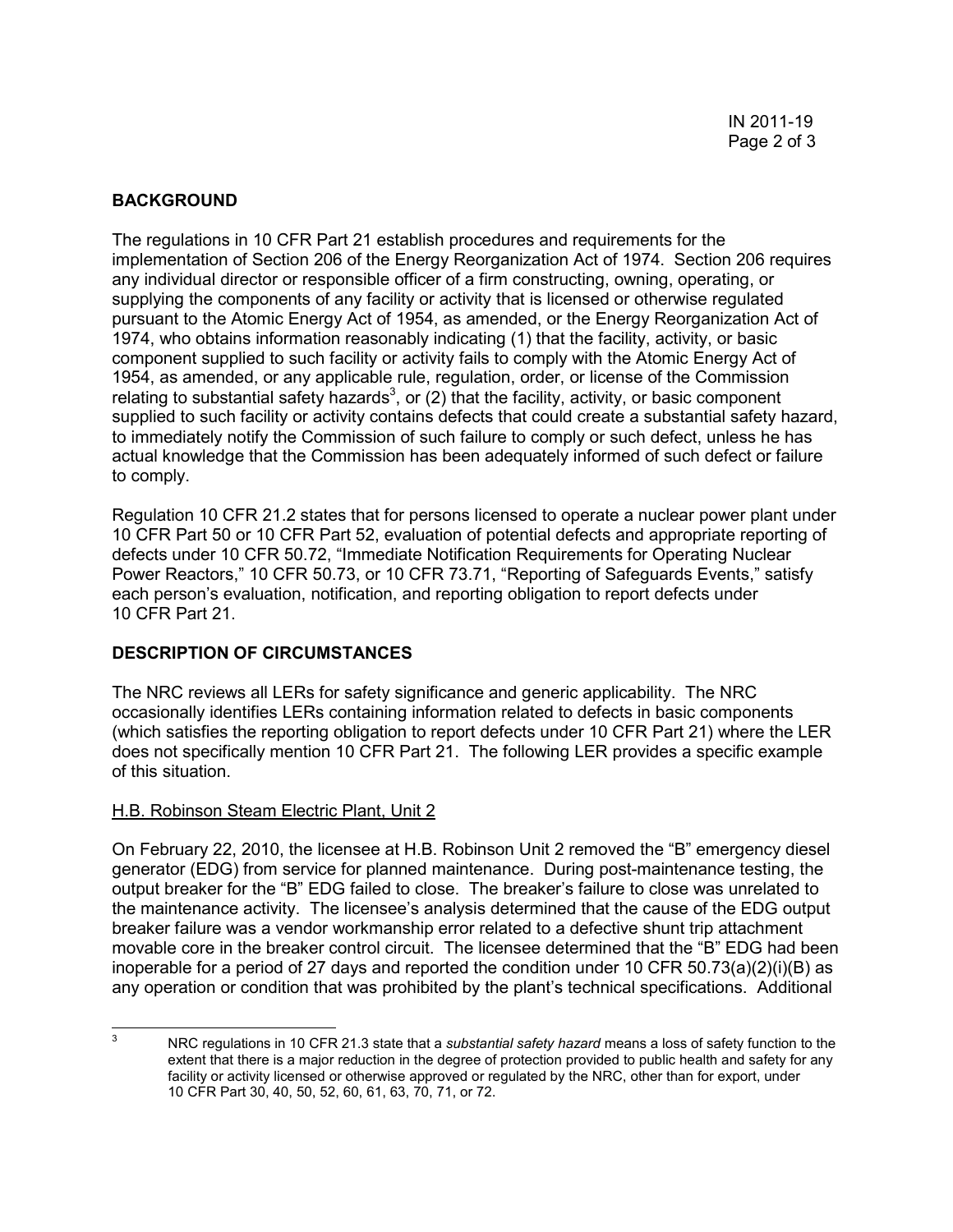information appears in H.B. Robinson Steam Electric Plant, Unit 2, LER 05000261/2010-001-01, "Emergency Diesel Generator Inoperable in Excess of Technical Specifications Completion Time due to Output Breaker Failure," dated June 1, 2010, on the NRC's public Web site in the Agencywide Documents Access and Management System, Accession No. ML101590222.

#### **DISCUSSION**

Regulation 10 CFR 21.2 specifies that a nuclear power plant licensee's evaluation of potential defects and appropriate reporting of defects under 10 CFR 50.73 satisfies the evaluation, notification, and obligation to report defects under 10 CFR Part 21. Because of the potential generic nature of defects to basic components reported in some LERs, the NRC staff will now post all LERs containing information pertaining to defects to basic components to the Part 21 Reports page on the NRC public website. The intent of this effort is to raise licensee awareness of defects to basic components by rapidly disseminating this information to the industry via the NRC public website. Although there is no explicit NRC requirement for licensees to do so, the NRC encourages licensees reporting 10 CFR Part 21 defects under 10 CFR 50.73 to note 10 CFR Part 21 applicability on the LER form (NRC Form 366) and within the text of the LER.

## **CONTACT**

This IN requires no specific action or written response. Please direct any questions about this matter to the technical contacts listed below or the appropriate Office of Nuclear Reactor Regulation (NRR) project manager.

Laura A. Dudes, Director Timothy J. McGinty, Director Division of Construction Inspection Division of Policy and Rulemaking Office of New Reactors

*/RA/ /RA/* 

and Operational Programs Office of Nuclear Reactor Regulation

Technical Contacts: Stephen J. Pannier, NRR Paul Prescott, NRR 301-415-4083 301-415-3026 E-mail: stephen.pannier@nrc.gov E-mail: paul.prescott@nrc.gov

Omid Tabatabai, NRO 301-415-6616 E-mail: omid.tabatabai@nrc.gov

Note: NRC generic communications may be found on the NRC public Web site, http://www.nrc.gov, under NRC Library.